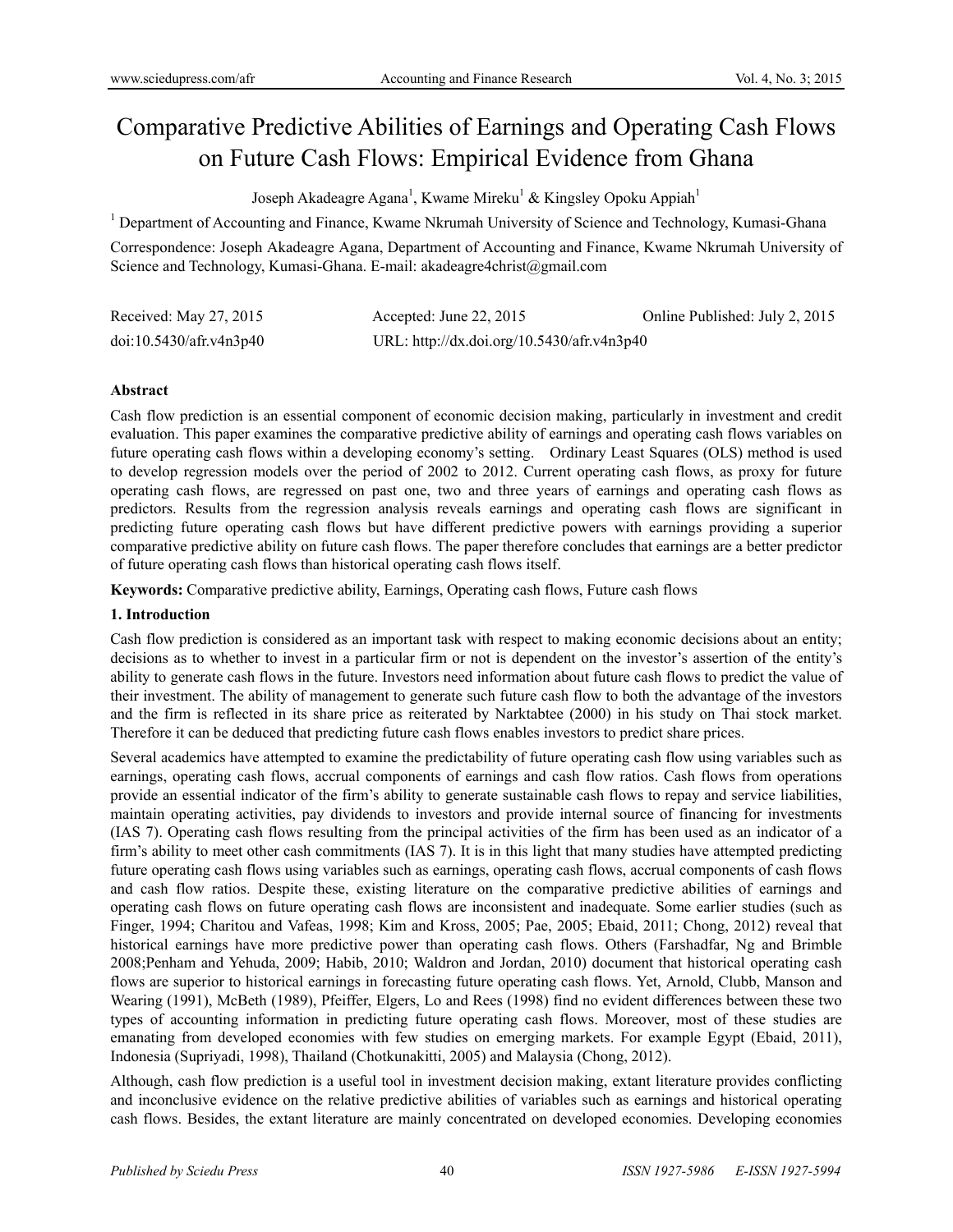such as those in Sub-Saharan African are left in a state of indecision considering the fact that extant literature is conflicting and inconclusive and especially that there are significant differences between these economies and those of Sub-Saharan Africa. It therefore stands to reason that a straightforward inference cannot be made for these emerging economies. This therefore calls for an investigation into the subject within the Sub-Saharan region taking into account the importance of the subject in the development of capital markets.

This study seeks to bridge the gap in literature and provide empirical evidence for investors in their investment decisions in the Sub-Saharan region.

The rest of the paper proceeds as follows. Brief review of related literature in Section 2, Section 3 presents the econometric estimation technique. Section 4 discusses the empirical results and concludes in Section 5.

### **2. Literature Review**

Prior studies on the predictability of both earnings and operating cash flows on future operating cash flows are well documented (Barth, Cram and Nelson, 2001; Dechow, Kothari and Watts, 1998; Ebaid, 2011; Habib, 2010; Pae, 2005; Waldron and Jordan, 2010; Chotkunakitti 2005; Chong 2012). Yet, empirical findings are inconclusive on the comparative predictive abilities of earnings and operating cash flows on future operating cash flows. Some of these studies employed estimated cash flows from operating activities by adjusting net income before extraordinary items and discontinued operations for depreciation and amortization charges, changes in non-cash current assets and current liabilities as proxies for future operating cash flows (Gombola and Ketz, 1983; Greenberg, Johnson and Ramesh, 1986; Largay and Stickney, 1980). While Bowen, Burgstahler and Daley (1986); Greenberg *et al. (*1986); Largay and Stickney, (1980); Quirin, O'Bryan, Wilcox and Berry, (1999) use only operating activities excluding financing activities such as long term liabilities in their estimations, Gombola and Ketz (1983) however, utilize both operating and financing activities. These different estimation methods could also be a contributory factor to the conflicting findings emanating from the use of actual operating cash flows from the cash flow statement as against estimated operating cash flows. In line with the accounting standards setters, studies (Dechow *et al.,* 1998; Ebaid, 2011; Greenberg *et al*., 1986; Kim and Kross, 2005; Murdoch and Krause, 1989 and 1990; Pae, 2005) conducted in the US confirm that historical earnings demonstrate higher predictive ability compared to historical operating cash flows. Contrarily, employing panel data from Australia, New Zealand and Thailand, Arthur, Czernkowski and Chen, (2007), Barth *et al.* (2001), Seng (2006) and Chotkunakitti (2005) reveal that historical operating cash flows predicts future operating cash flows better than historical earnings. However, Arnold *et al.* (1991), McBeth (1993), Pfeiffer *et al.* (1998) fail to find evidence using both methods of estimation using panel data from the UK and Germany.

## **3. Methodology**

We use panel data from listed companies on the Ghana Stock Exchange (GSE) from 2002 to 2012. Listed firms without published financial statements within the period of analysis were removed from the analysis for consistency. Following Barth *et al.* (2001), Al-Altar and Hussain (2004), Chotkunakitti (2005), Habib (2010), Ebaid (2011), Chong (2012) we use Ordinary Least Squares to estimate the likely influence of the three-lags of operating cash flows and earnings ratios on future operating cash flows of the listed firms. The variables were scaled by the average total assets of the firms to eliminate the effects of size and heteroskedasticity problems (Anderson, Woodhouse, Ramsay and Faff, 2007; Hollister, Shoaf, and Tully 2008; Ebaid, 2011; Chong, 2012). The econometric regression model is of the form;

| $CFO_{it} = \beta_0 + \beta_1 EARN_{t-1} + \varepsilon$                                           | (Model 1) |
|---------------------------------------------------------------------------------------------------|-----------|
| $CFO_{it} = \beta_0 + \beta_1 EARN_{t-1} + \beta_2 EARN_{t-2} + \varepsilon$                      | (Model 2) |
| $CFO_{it} = \beta_0 + \beta_1 EARN_{t-1} + \beta_2 EARN_{t-2} + \beta_3 EARN_{t-3} + \varepsilon$ | (Model 3) |
| $CFO_{it} = \beta_0 + \beta_1 CFO_{t-1} + \varepsilon$                                            | (Model 4) |
| $CFO_{it}=\beta_0+\beta_1CFO_{t-1}+\beta_2CFO_{t-2}+\epsilon$                                     | (Model 5) |
| $CFO_{it} = \beta_0 + \beta_1 CFO_{t-1} + \beta_2 CFO_{t-2} + \beta_3 CFO_{t-3} + \varepsilon$    | (Model 6) |

Where  $CFO<sub>t</sub>$  is the future operating cash flows for the year  $<sub>t</sub>$  and  $<sub>i</sub>$  is firm dimension, EARN and CFO are the</sub></sub> earnings ratios and operating cash flows lagged up to three years,  $\beta_0$ ,  $\beta_1$ ,  $\beta_2$ and  $\beta_3$  are coefficients of the predictive variables and ε represents the residual term.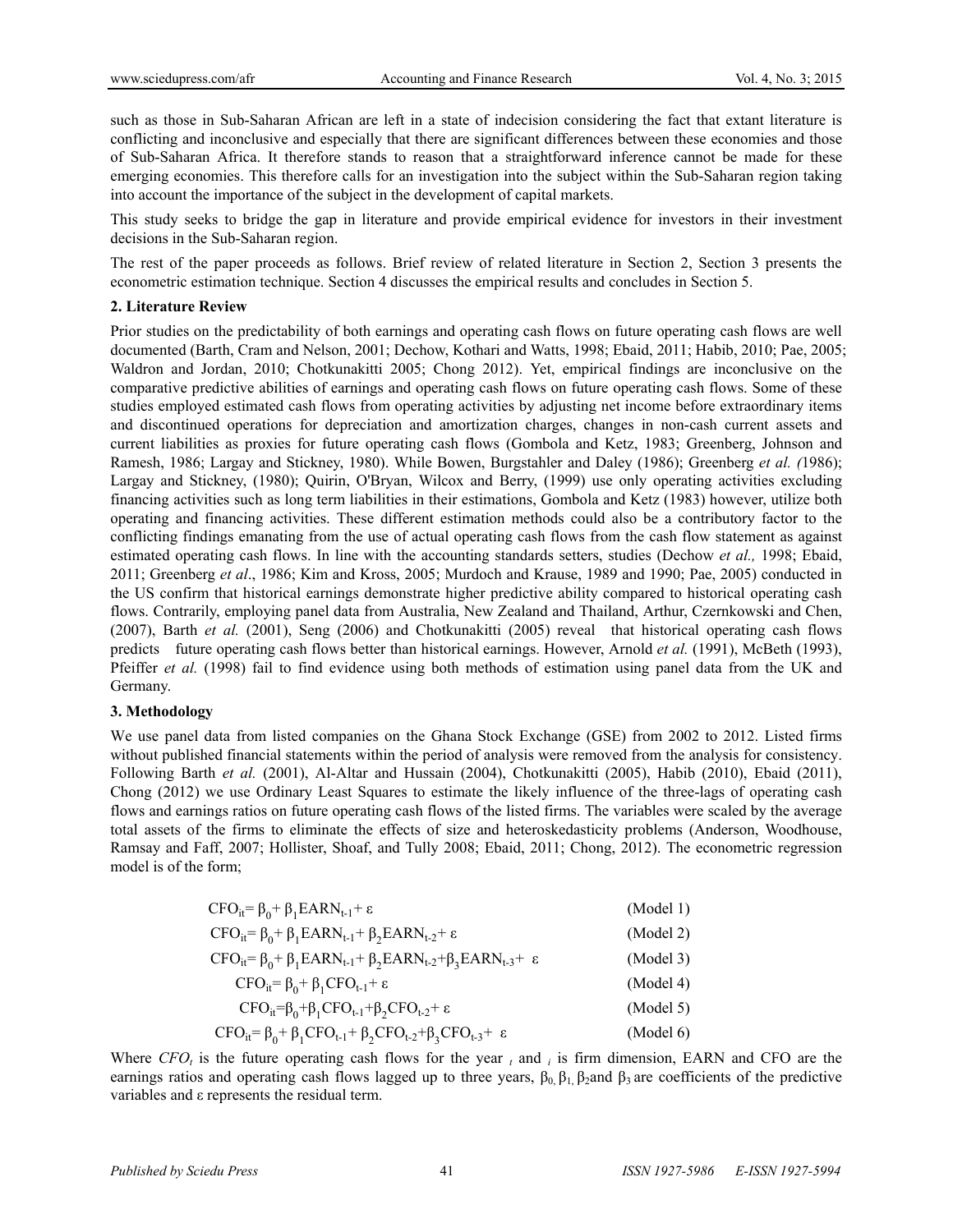#### **4. Results and Discussion**

|  |  | 4.1 Correlation Analysis |
|--|--|--------------------------|
|--|--|--------------------------|

Table 1. Descriptive Statistics and Correlation Matrix

|                  | Mean SD.      |       | $\blacksquare$            | $\overline{\mathbf{2}}$                                             | $3^{\circ}$                                 | $\overline{4}$ | 5          | 6          |              | 8     |
|------------------|---------------|-------|---------------------------|---------------------------------------------------------------------|---------------------------------------------|----------------|------------|------------|--------------|-------|
| <b>1. CFO</b>    | 0.080         | 0.226 | 1.000                     |                                                                     |                                             |                |            |            |              |       |
| 2. $CFO_{t-1}$   | 0.077         | 0.228 | $0.445***$                | 1.000                                                               |                                             |                |            |            |              |       |
| 3. $CFO_{t-2}$   | 0.073         | 0.235 | $0.278$ **                | $0.448$ **                                                          | 1.000                                       |                |            |            |              |       |
| 4. $CFO_{t-3}$   | 0.073         | 0.240 | $0.333^{**}$ $0.272^{**}$ |                                                                     | $0.432$ **                                  | 1.000          |            |            |              |       |
| 5. EARN          | 0.043         | 0.181 | $0.432$ ** $0.399$ **     |                                                                     | $0.308***$                                  | $0.315***$     | 1.000      |            |              |       |
| 6. EARN $_{t-1}$ | $0.036$ 0.183 |       |                           | $0.486$ ** $0.426$ **                                               | $0.379$ <sup>**</sup> $0.291$ <sup>**</sup> |                | $0.796***$ | 1.000      |              |       |
| 7. $EARN_{t-2}$  | 0.040         | 0.170 | $0.487***$                | $0.504***$                                                          | $0.408$ **                                  | $0.347***$     | $0.685***$ | $0.787***$ | 1 000        |       |
| 8. EARN $_{t-3}$ |               |       |                           | $0.054$ $0.146$ $0.461^{**}$ $0.510^{**}$ $0.512^{**}$ $0.390^{**}$ |                                             |                | $0.558***$ | $0.684***$ | $0.730^{**}$ | 1.000 |

\*\*. Correlation is significant at the 0.01 level

Table 1 reports the absence of multicollinearity between the predictive variables as the magnitudes of the correlations were all less than 0.8 as recommended by Hair, Anderson, Tatham and Black (1998) and Field (2009) for presence of multicollinearity. We report significant and positive correlation between current operating cash flows  $(CFO_t)$  and the lags of operating cash flows (CFO<sub>t-1</sub>, CFO<sub>t-2</sub>, CFO<sub>t-3</sub>), as well as the lags of earnings (EARN<sub>t-1</sub>, EARN<sub>t-2</sub>, EARN<sub>t-3</sub>) at 5% significance level. This observation is consistent with those of Barth *et al.* (2001), Dechow *et al.* (1998), Chotkunakitti (2005) and Chong (2012).

#### *4.2 Regression Analysis*

Table 2. Summary of the regression of past earnings on future operating cash flows

| Variables P values and coefficient        | Adjusted $\mathbb{R}^2$ | P values | <b>Significant Variables in each</b><br>Model |
|-------------------------------------------|-------------------------|----------|-----------------------------------------------|
| EARN <sub>t-1</sub> (p=0.000, coef=.5142) | 0.2301                  | p<0.01   | $EARN_{t-1}$                                  |
| EARN <sub>t-1</sub> (p=0.001, coef=.4108) | 0.2965                  | P < 0.01 | $EARN_{t-1}$                                  |
| EARN <sub>t-2</sub> (p=0.125, coef=.2261) |                         |          |                                               |
| EARN <sub>t-1</sub> (p=0.048, coef=.3171) | 0.3073                  | P < 0.05 | $EARN_{t-1}$                                  |
| EARN <sub>t-2</sub> (p=0.289, coef=.2114) |                         |          |                                               |
| EARN <sub>t-3</sub> (p=0.289, coef=.2172) |                         |          |                                               |

#### **Source:** *Developed from Stata regression output*

Table 2 reports the summary of the Ordinary Least Squares regression analysis for the influence of past earnings on future operating cash flows for the listed firms. The results show that all the first lags of the three earnings models *(EARN<sub>t-1</sub>)* are significant in predicting the variations in future operating cash flows *(CFO)*. These suggest that 1% change in past earnings causes about 51.42%, 41.08% and 31.71% changes in the future operating cash flows of the firms respectively. This significant positive relationship between earnings *(EARN t-1)* and future operating cash flows *(CFO<sub>t</sub>)* confirms the validity of the findings of Accounting Standard Setters (IASB and FASB) and prior studies (Dechow*et al.,* 1998; Barth *et al.,* 2001; Al-Attarand Hussain, 2004; Kim and Kross, 2005;Hollister *et al.,* 2008; Jordan, 2010; Ebaid, 2011; Chong, 2012), suggesting that accounts prepared on accrual basis resulting in earnings  $(EARN<sub>t-1</sub>)$  are able to assist investors in predicting future cash flows of their investment over a one year horizon. However, we report insignificant positive relationship between past earnings and future operating cash flow of the listed firms for the second and third lags of past earnings. The r-squared values of 0.2301, 0.2965 and 0.3073 suggest that the past earnings lagged over the period of analysis can predict about 23.01, 29.65 and 30.73% of the future operating cash flows of the listed firms.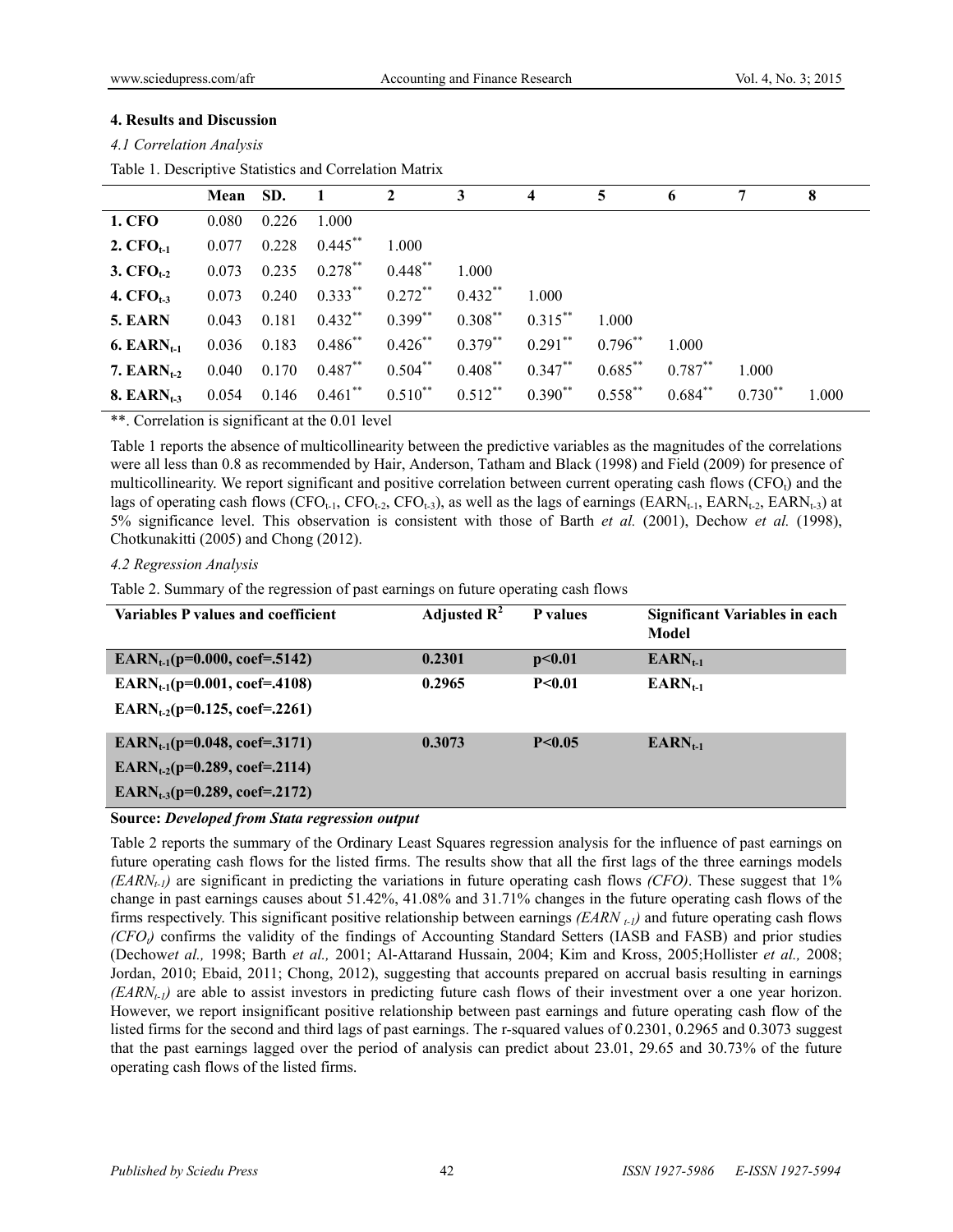| Variables P values and coefficient | Adjusted $\mathbb{R}^2$ | P value  | <b>Significant Variables in each Model</b> |
|------------------------------------|-------------------------|----------|--------------------------------------------|
| $CFO_{t-1}(p=0.000, coef=.3424)$   | 0.1910                  | P < 0.01 | $CFO_{t-1}$                                |
| $CFO_{t-1}(p=0.001, coef=.3488)$   | 0.1574                  | P < 0.01 | $CFO_{t-1}$                                |
| $CFO_{t-2}(p=0.214, coef=.0907)$   |                         |          |                                            |
| $CFO_{t-1}(p=0.005, coef=.3133)$   | 0.2264                  | P < 0.01 | $CFO_{t-1}$                                |
| $CFO_{t-2}(p=0.070, coef=.2031)$   |                         | P < 0.1  |                                            |
| $CFO_{t-3}(p=0.072, coef=.1205)$   |                         |          |                                            |

Table 3. Summary of the regression of past operating cash flows on future operating cash flows

#### **Source: Developed from Stata Regression Output**

Table 3 reports the summary of the Ordinary Least Squares regression analysis for the influence of past operating cash flows on future operating cash flows for the listed firms. The results show that all the one lags of the past operating cash flows  $(CFO_{t-1})$  in all instances are significant in predicting the variations in future operating cash flows *(CFO)* at 1% significance level. These suggest that 1% change in past operating cash flow causes about 34.24%, 34.88% and 31.33% changes in future operating cash flows of the firms respectively. However, we report significant positive relationship between the second lag  $(CFO_{t-2})$  and third lag  $(CFO_{t-3})$  of the past operating cash flows and future operating cash flow of the listed firms at 10% significance level. These significant positive relationship between the past operating cash flows and future operating cash flows confirms findings of prior studies (such as Stamerjohan and Nassiripour, 2001; Al-Attarand Hussain, 2004;Chotkunakitti, 2006; Chong, 2012) suggesting that operating cash flows has credibility in predicting future cash flows. The r-squared values of 0.1910, 0.1574 and 0.2264 suggest that past operating cash flows lagged over the three years horizons can predict about 19.10, 15.74 and 22.64% of the future operating cash flows of the listed firms.

#### **5. Conclusions and Directions for Future Research**

Using panel data, the study concludes that historical earnings and operating cash flows are significant in predicting future cash flows. It is however established that their predictive abilities differs and that historical earnings have superior predictive ability on future operating cash flows than historical operating cash flows. Operating cash flows therefore has the least predictive ability on future operating cash flows. It has also been established that investors who seek to predict future operating cash flows on their investments by relying on three years ago earnings, two years ago earnings and a year ago earnings would make some gains in terms of precision than those using just one year and only past operating cash flows as proxy for predicting their future operating cash flow in a developing economy such as Ghana.

Future studies can examine and compare the relative predictive abilities of disaggregated accruals and disaggregated operating cash flows components (such as operating cash flows from customers, suppliers etc.), investing or financing operating cash flows.

#### **References**

- Al-Attar, A. & Hussain, S. (2004). Corporate data and future cash flow. *Journal of Business Finance and Accounting,* 31(7-8), 861-903. http://dx.doi.org/10.1111/j.0306-686X.2004.00560.x
- Anderson, K., Woodhouse, K., Ramsay, A. & Faff, R. (2007). The persistence and pricing of earnings, accruals and free cash flows in Australia. Working Paper, Australian Accounting Standards Board and Monash University.
- Arnold, A. J., Clubb, C. D. B., Manson, S. & Wearing, R. T. (1991). The relationship between earnings, funds flows and cash flows: evidence for the UK. *Accounting and Business Research*, 22(85), 13-19. http://dx.doi.org/10.1080/00014788.1991.9729413
- Arthur, N., Czernkowski, R. & Chen, M. (2007). The persistence of cash flow components into future earnings. Working Paper, University of Sydney.
- Barth, M. E., Cram, D. P. & Nelson, K. K. (2001). Accruals and the prediction of future cash flows. *The Accounting Review*, 76(1), 27-58, 283. http://dx.doi.org/10.1108/01409171111146715
- Bowen, R. M., Burgstahler, D. & Daley, L. A. (1986). Evidence on the relationships between earnings and various measures of cash flow. *The Accounting Review*, 61(4), 713-25.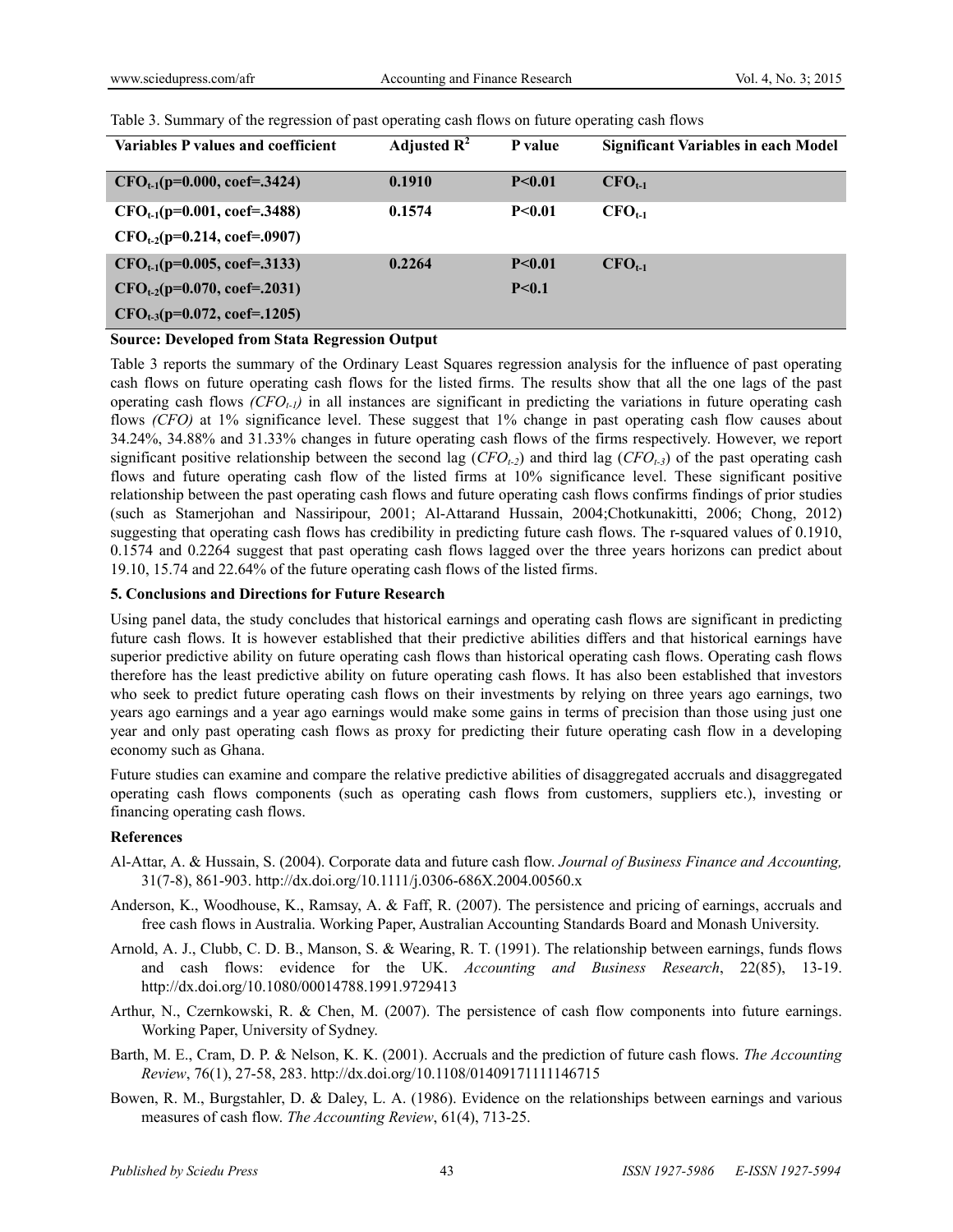- Charitou, A. & Vafeas, N. (1998). The association between operating cash flows and dividend changes: an empirical investigation. *Journal of Business Finance and Accounting*, 25(1-2), 225-249. http://dx.doi.org/10.1111/1468-5957.00185
- Chong, K. W. (2012). Prediction of operating cash flows using accrual-based and cash-based accounting information among Malaysian industrial corporations.DBA thesis, Southern Cross University, Lismore, NSW.
- Chotkunakitti, P. (2005). Cash flows and accrual accounting in predicting future cash flow of Thai listed companies. DBA thesis, Southern Cross University Lismore, NSW.
- Dechow, P. M., Kothari, S. P. & Watts, R. L. (1998). The relation between earnings and cash flows. *Journal of Accounting and Economics*, 25(2), 133-168. http://dx.doi.org/10.1016/S0165-4101(98)00020-2
- Ebaid, I. E. (2011). Accruals and the prediction of future cash flows: empirical evidence from an emerging market. *Management Research Review*, 34(7), 1-32. 291. http://dx.doi.org/10.1108/01409171111146715
- Farshadfar, S., Ng, C. & Brimble, M. (2008). The relative ability of earnings and cash flow data in forecasting future cash flows. *Pacific Accounting Review*, 20(3), 251-268. http://dx.doi.org/10.1108/01140580810920236
- Finger, C. A. (1994). The ability of earnings to predict future earnings and cash flow. *Journal of Accounting Research*, 32(2), 210-23. http://dx.doi.org/10.5539/ijbm.v9n2p235
- Gombola, M. J. & Ketz, J. E. (1983). A note on cash flow and classification patterns of financial ratios. *The Accounting Review*, 58(1), 105-14.
- Greenberg, R. R., Johnson, G. L. & Ramesh, K. (1986). Earnings versus cash flows as a predictor of future cash flow measures. *Journal of Accounting Auditing and Finance*, 1(4), 266-77.
- Habib, A. (2010). Prediction of operating cash flows: further evidence from Australia. *Australian Accounting Review*, 20(2), 134. http://dx.doi.org/10.1111/j.1835-2561.2010.00086.x
- Hair, J. F., Anderson, R. E.,Tatham, R. L. & Black, W. C. (1998). Multivariate Data Analysis(5th edition), Prentice Hall, New Jersey.
- Hollister, J., Shoaf, V. & Tully, G. (2008). The effect of accounting regime characteristics on the prediction of future cash flows: an international comparison. *International Business and Economics Research Journal*, 7(5), 15-30.
- Jordan, C. E., Waldron, A. & Clark, S. J. (2007). An analysis of the comparative predictive abilities of operating cash flows, earnings and sales. *The Journal of Applied Business Research*, 23(3), 53-60.
- Kim, M. & Kross, W. (2005). The ability of earnings to predict future operating cash flows has been increasing not decreasing. *Journal of Accounting Research*, 43(5), 753 -780. http://dx.doi.org/10.1111/j.1475-679X.2005.00189.x
- Largay, J. & Stickney C. (1980). Cash flows, ratio analysis and the W.T. Grant Company bankruptcy. *Financial Analysts Journal*, 36(4), 51-54. http://dx.doi.org/10.2469/faj.v36.n4.51
- McBeth, K. H. (1993). Forecasting operating cash flow: Evidence on the comparative predictive abilities of net income and operating cash flow from actual cash flow data. *The Mid-Atlantic Journal of Business*, 29(2), 173-87.
- Murdoch, B. & Krause, P. (1989). An empirical investigation of the predictive power of accrual and cash flow data in forecasting operating cash flow. *Akron Business and Economic Review*, 20(3), 100-13. 301.
- Murdoch, B. & Krause, P. (1990). Further evidence on the comparative ability of accounting data to predict operating cash flows. *The Mid - Atlantic Journal of Business*, 26(2), 1-14.
- Narktabtee, K. (2000). The implications of accounting information in the Thai capital market, PhD thesis, University of Arkansas, Thailand.
- Pae J. (2005). Expected accrual models: the impact of operating cash flows and reversals of accruals. *Review of Quantitative Finance and Accounting*, 24(1), 5-22. http://dx.doi.org/10.2139/ssrn.599562
- Penham, S. H. & Yehuda, N. (2009). The pricing of earnings and cash flows and the affirmation of accrual accounting. *Review of Accounting Studies*, 14(4), 453-479. http://dx.doi.org/10.1007/s11142-009-9109-4
- Pfeiffer, R. J., Elgers, P.T., Lo, M. H. & L. L. Rees (1998). Additional evidence on the incremental information content of cash flows and accruals: the impact of errors in measuring market expectations. *Accounting Review*,  $73(3)$ ,  $373 - 385$ .